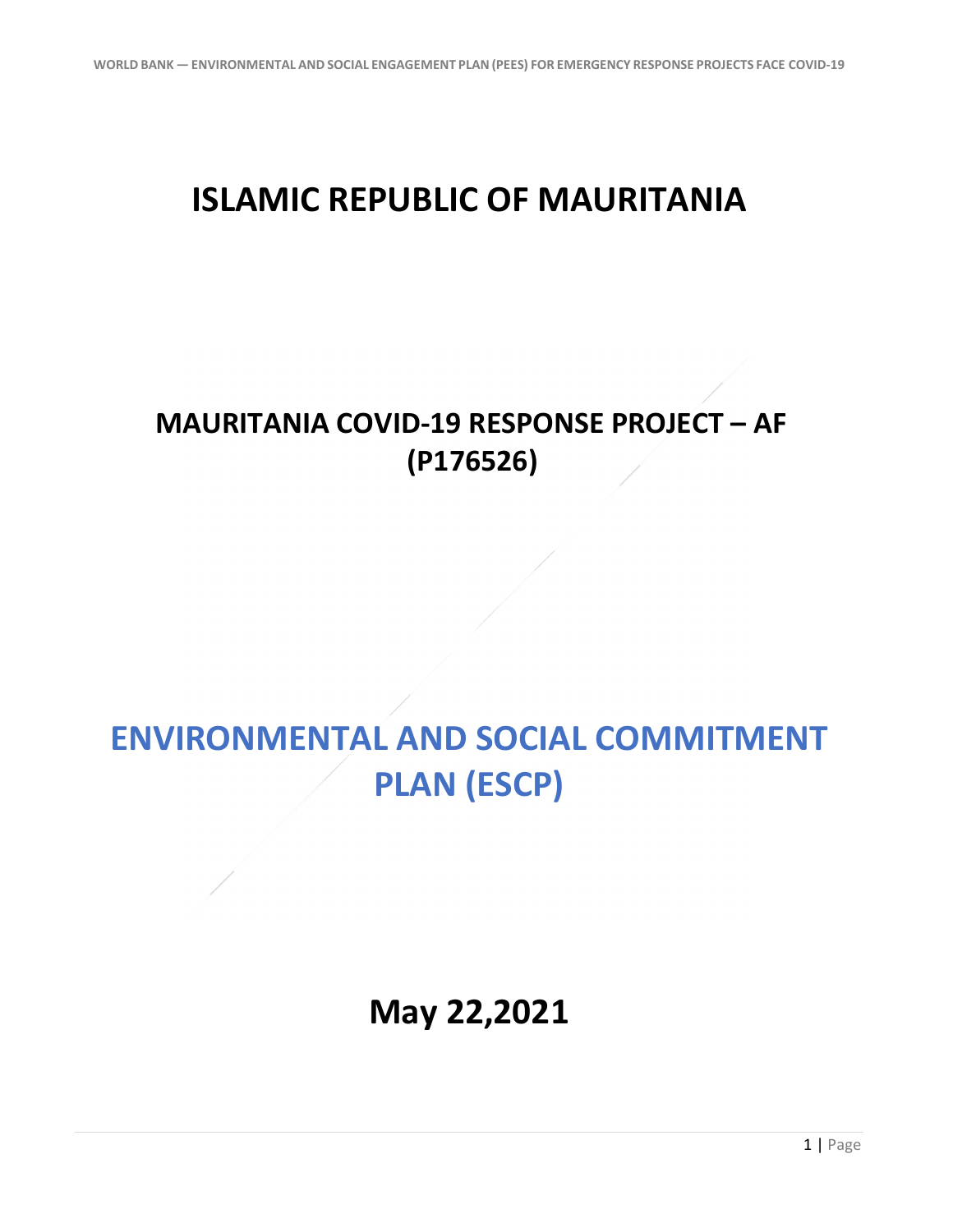## **ENVIRONMENTAL AND SOCIAL ENGAGEMENT PLAN**

- 1. The Government of the Islamic Republic of Mauritania (the Recipient) shall implement the Mauritania COVID-19 Response Project – Additional Financing (the "Project") through the Ministry of Health and with the involvement of the Directorate of Environmental Control (DCE) of the Ministry of Environment and Sustainable Development (MEDD);the Ministry of Public Service, Labor and Modernization of the Administration; the Ministry of Social Affairs, Children and Family; the Ministry of Finance; and the Ministry of the Interior and Decentralization. The International Development Association ('The Association') (IDA) has agreed to fund the Project.
- 2. The Recipient shall implement the concrete measures and actions necessary to ensure that the Project is implemented in accordance with the World Bank's Environmental and Social Standards **(ESS).** This Environmental and Social Engagement Plan **(ESCP)** sets out these measures and actions to be carried out or caused to be carried out by the Recipient, including the timeframes of the actions and measures, institutional, staffing, training, monitoring and reporting arrangements, grievance management and the environmental and social assessments and instruments to be prepared or updated, disclosed, consulted, adopted and implemented under the ESCP and the ESSs, all in a manner acceptable to the Association.
- 3. Implementation of the material measures and actions set out in this ESCP shall be monitored and reported to the Association by the Recipient as required by the ESCP and the provisions of the Financing Agreement.
- 4. As agreed by the Association and the Recipient, this ESCP may be reviewed from time to time during the implementation of the Project, in a manner that reflects the adaptive management of changes or unforeseen situations that may occur under the Project, or as a result of an evaluation of the project's performance under the ESCP itself. In such situations, the Recipient shall update the ESCP to reflect the agreed-upon changes. The agreement on the amendments to the ESCP shall be attested by the exchange of letters signed between the Association and the Recipient. The Recipient shall immediately disclose the revised ESCP.
- 5. Where the performance of the Project, unforeseen situations, or changes in the Project result in changes in risks and effects during the implementation of the Project, the Recipient shall provide additional funds, if needed, for the implementation of actions and measures to deal with these risks and impacts.Which may include environmental, health, and safety impacts; community health and safety risks due to increased risk of exposure to COVID-19 virus and poor management of medical waste and the possible use of military and/or security personnel; social risks relating to accessibility and inclusion, social conflict arising due to the limited availability of the vaccines; and risks of sexual abuse and exploitation and sexual harassment (SEA/SH) among others.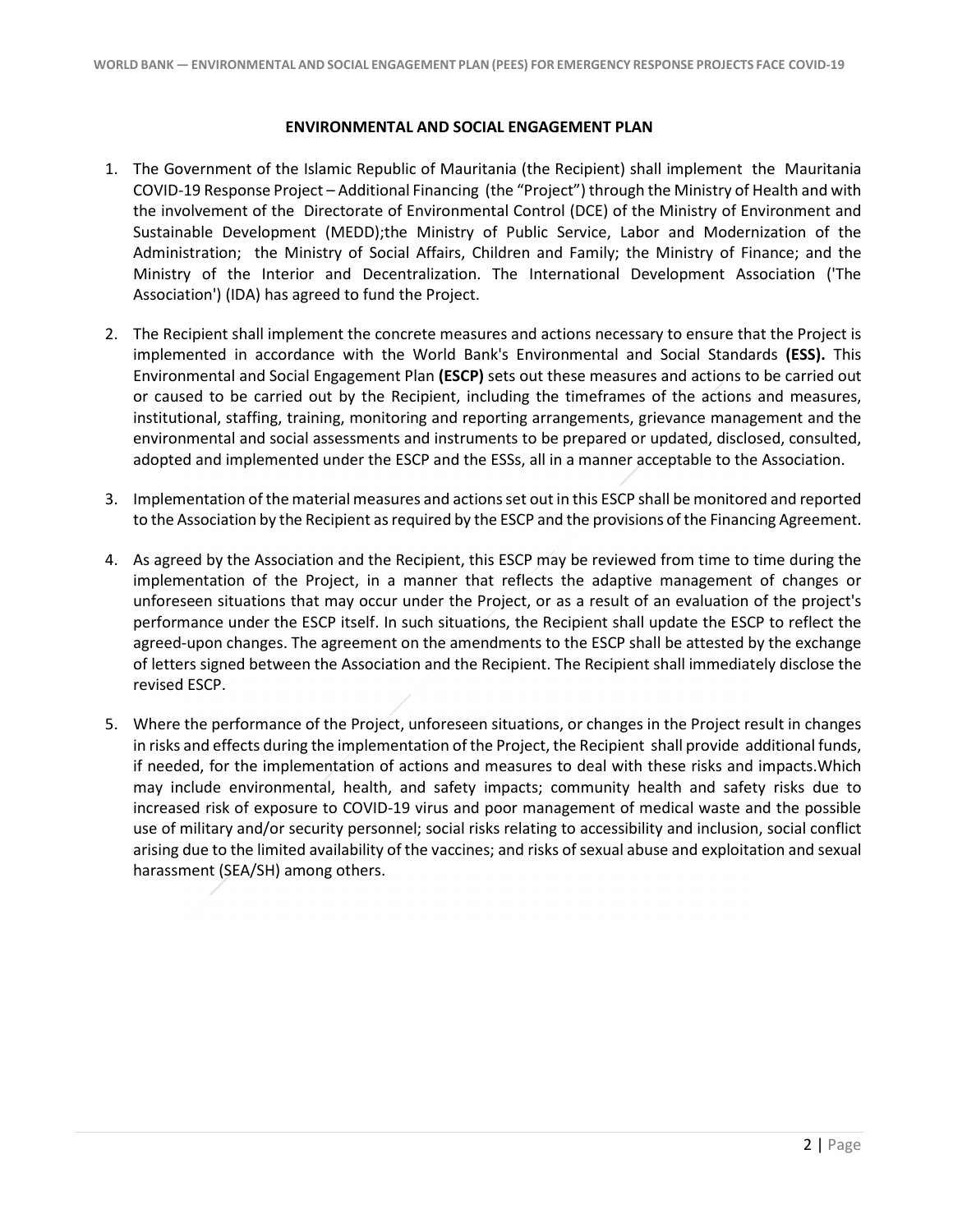**WORLD BANK – ENVIRONMENTAL AND SOCIAL ENGAGEMENT PLAN (PEES) FOR INTERVENTION PROJECTS EMERGENCY LIÉS TO THE COVID-19**

| <b>MATERIAL MEASURES AND ACTIONS</b> |                                                                                                                                                                                                                                                                                                                                                                                                                                                                                                                                                                                                                                                                                                                                                                                                                                 | <b>TIMEFRAME</b>                                                                                                                                                                                                                                                                                        | <b>RESPONSIBLE ENTITY/AUTHORITY</b> |
|--------------------------------------|---------------------------------------------------------------------------------------------------------------------------------------------------------------------------------------------------------------------------------------------------------------------------------------------------------------------------------------------------------------------------------------------------------------------------------------------------------------------------------------------------------------------------------------------------------------------------------------------------------------------------------------------------------------------------------------------------------------------------------------------------------------------------------------------------------------------------------|---------------------------------------------------------------------------------------------------------------------------------------------------------------------------------------------------------------------------------------------------------------------------------------------------------|-------------------------------------|
|                                      | <b>MONITORING AND REPORTING</b>                                                                                                                                                                                                                                                                                                                                                                                                                                                                                                                                                                                                                                                                                                                                                                                                 |                                                                                                                                                                                                                                                                                                         |                                     |
| A                                    | <b>REGULAR REPORTS</b><br>Prepare and communicate regularly to the Association regular monitoring reports<br>on the Environmental, Social, Health and Safety (ESHS) Performance of the<br>Project, including, but not limited to, stakeholder engagement activities and the<br>registration of complaints.                                                                                                                                                                                                                                                                                                                                                                                                                                                                                                                      | Quarterly reports shall be submitted to<br>Association,<br>throughout<br>the<br>the<br>implementation of the project starting<br>from the Effective Date.                                                                                                                                               | Ministry of Health<br><b>MoH</b>    |
| B                                    | <b>INCIDENTS AND ACCIDENTS: Promptly notify the Association of any incident or</b><br>accident related to the Project which has, or is likely to have, a significant adverse<br>effect on the environment, the affected communities, the public or workers<br>including, inter alia, any COVID outbreak in the Project area and sexual<br>exploitation and abuse and sexual harassment (SEA/SH) related to the Project.<br>Provide sufficient detail regarding the incident or accident, indicating immediate<br>measures taken or that are planned to be taken to address it, and any information<br>provided by any contractor and supervising entity, as appropriate. Subsequently,<br>as per the Association's request, prepare a report on the incident or accident and<br>propose any measures to prevent its recurrence. | Notify the Association within 48 hours<br>after learning of the incident or accident.<br>A report shall be provided within a<br>timeframe acceptable to the<br>Association, as requested                                                                                                                | Ministry of Health                  |
|                                      | <b>ESS 1: ASSESSMENT AND MANAGEMENT OF ENVIRONMENTAL AND SOCIAL RISKS AND IMPACTS</b>                                                                                                                                                                                                                                                                                                                                                                                                                                                                                                                                                                                                                                                                                                                                           |                                                                                                                                                                                                                                                                                                         |                                     |
| 1.1                                  | <b>ORGANIZATIONAL STRUCTURE</b><br>The Central Steering Committee (PCC) shall maintain the project coordination unit<br>(PCU) with qualified staff and sufficient resources to support the management<br>of the Project's environmental, social, health and safety (ESHS) risks and effects,<br>including an environmental safeguards expert, and a social specialist all with terms<br>of reference and qualifications or specifications satisfactory to the Association.                                                                                                                                                                                                                                                                                                                                                      | The PCU has already an Environmental<br>specialist in place. A social specialist must<br>be hired not later than three months after<br>the Effective Date.<br>Organizational<br>structure,<br>including<br>relevant specialists shall be maintained<br>throughout the implementation of the<br>Project. | Ministry of Health                  |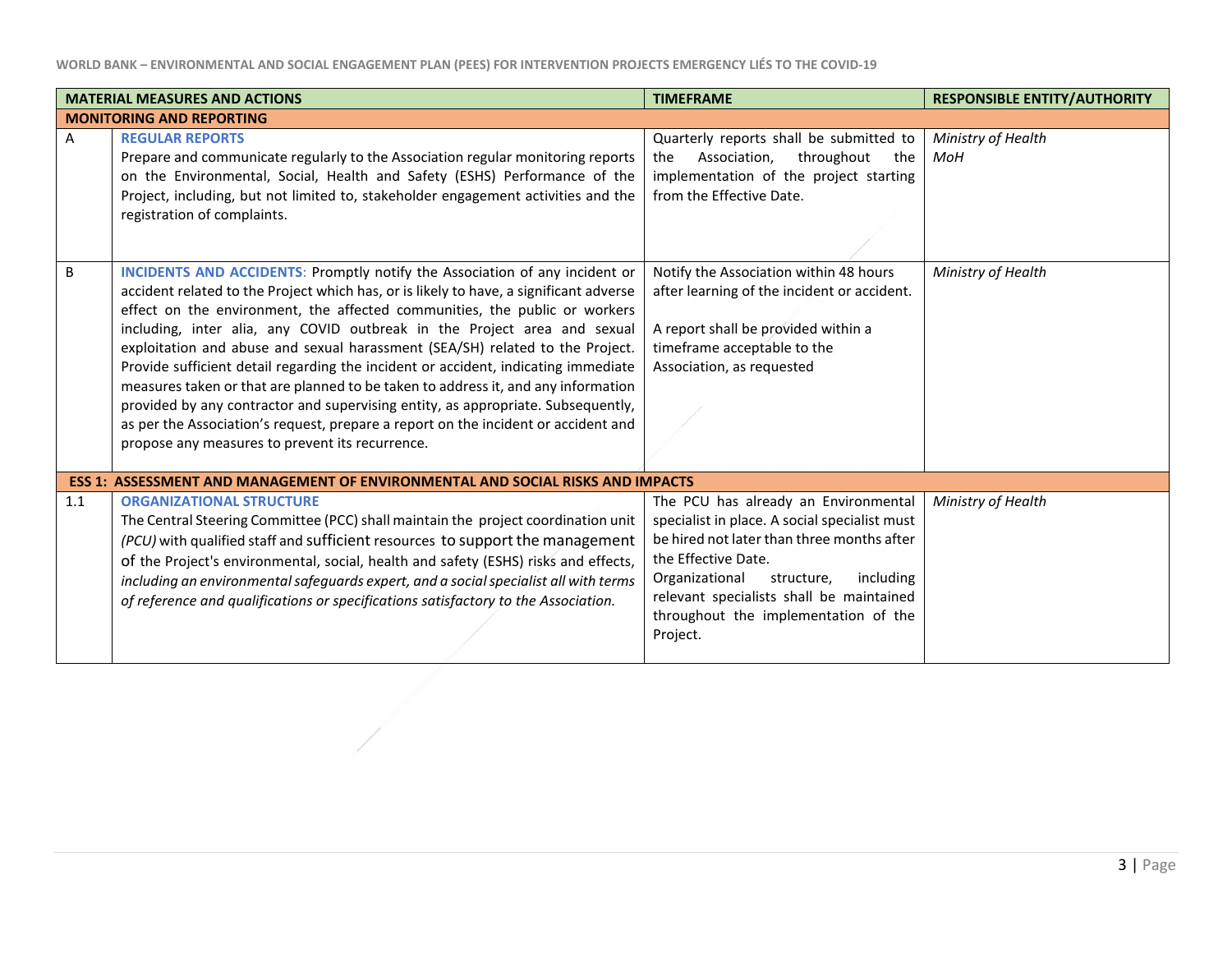| Ministry of Health<br>ENVIRONMENTAL AND SOCIAL ASSESSMENT/ MANAGEMENT PLANS AND<br>The ESMF of the Parent project shall<br>a.<br><b>INSTRUMENTS/CONTRACTORS</b><br>be updated, disclosed, consulted by<br>the Effective Date and prior to the<br>I. Assess the environmental and social risks and effects associated with the<br>proposed activities for the Project, in accordance with the Environmental and<br>implementation of relevant Project<br>Social Management Framework (ESMF) of the parent project to be updated before<br>activities<br>and<br>implemented<br>thereafter<br>Project<br>the Effective Date to reflect the proposed new activities under the AF, the<br>throughout<br>implementation.<br>ESSs, the Environmental, Health and Safety Guidelines (EHSGs), and other relevant<br>Good International Industry Practice (GIIP), including relevant WHO guidelines.<br>Plans/instruments shall be prepared,<br>b.<br>The updated ESMF will incorporate measures to mitigate potential risks related to<br>disclosed, consulted upon and<br>the implementation of the developed National Deployment and Vaccination Plan<br>adopted before the relevant activities<br>for COVID-19 vaccines that organizes vaccine distribution. The proposed measures<br>of the Project are carried out, and<br>shall ensure that beneficiaries that receive the vaccine do so under a program that<br>then implemented throughout those<br>does not include forced vaccination and is acceptable to the Association.<br>activities.<br>b. Prepare, disclose, consult upon, adopt and implement all environmental and<br>Before launching the procurement<br>c.<br>social management plans or other instruments necessary for the project's<br>process for the relevant Project<br>respective activities on the basis of the evaluation process, in accordance with<br>shall<br>thereafter<br>activities<br>and<br>the ESSs, the updated ESMF, the EHS Guidelines and other international industry<br>complied<br>with throughout the<br>best practices (GIIP) concerned, including relevant WHO guidelines, in a manner<br>carrying out of such activities<br>acceptable to the Association, to, inter alia, ensure access to and allocation of<br>Project benefits in a fair, equitable and inclusive manner, taking into account the<br>needs of individuals or groups who, because of their particular circumstances,<br>may be disadvantaged or vulnerable, including, as relevant, with regards to<br>vaccines.<br>c. Incorporate the relevant aspects of this ESCP, including, among others, the<br>updated ESMF, any environmental and social management plan or other<br>instruments, the provisions of ESS. 2 and any other required ESHS measures, into<br>the ESHS specifications of the procurement documents and contracts with<br>suppliers, contractors and supervising firms. Then, ensure that suppliers,<br>contractors and supervising firms comply with the ESHS specifications of their<br>respective contracts and contracts. | <b>MATERIAL MEASURES AND ACTIONS</b> |  | <b>TIMEFRAME</b> | <b>RESPONSIBLE ENTITY/AUTHORITY</b> |
|-------------------------------------------------------------------------------------------------------------------------------------------------------------------------------------------------------------------------------------------------------------------------------------------------------------------------------------------------------------------------------------------------------------------------------------------------------------------------------------------------------------------------------------------------------------------------------------------------------------------------------------------------------------------------------------------------------------------------------------------------------------------------------------------------------------------------------------------------------------------------------------------------------------------------------------------------------------------------------------------------------------------------------------------------------------------------------------------------------------------------------------------------------------------------------------------------------------------------------------------------------------------------------------------------------------------------------------------------------------------------------------------------------------------------------------------------------------------------------------------------------------------------------------------------------------------------------------------------------------------------------------------------------------------------------------------------------------------------------------------------------------------------------------------------------------------------------------------------------------------------------------------------------------------------------------------------------------------------------------------------------------------------------------------------------------------------------------------------------------------------------------------------------------------------------------------------------------------------------------------------------------------------------------------------------------------------------------------------------------------------------------------------------------------------------------------------------------------------------------------------------------------------------------------------------------------------------------------------------------------------------------------------------------------------------------------------------------------------------------------------------------------------------------------------------------------------------------------------------------------------------------------------------------------------------------------------------------------------------------------------------------------------------------------------------------|--------------------------------------|--|------------------|-------------------------------------|
|                                                                                                                                                                                                                                                                                                                                                                                                                                                                                                                                                                                                                                                                                                                                                                                                                                                                                                                                                                                                                                                                                                                                                                                                                                                                                                                                                                                                                                                                                                                                                                                                                                                                                                                                                                                                                                                                                                                                                                                                                                                                                                                                                                                                                                                                                                                                                                                                                                                                                                                                                                                                                                                                                                                                                                                                                                                                                                                                                                                                                                                             | 1.2                                  |  |                  |                                     |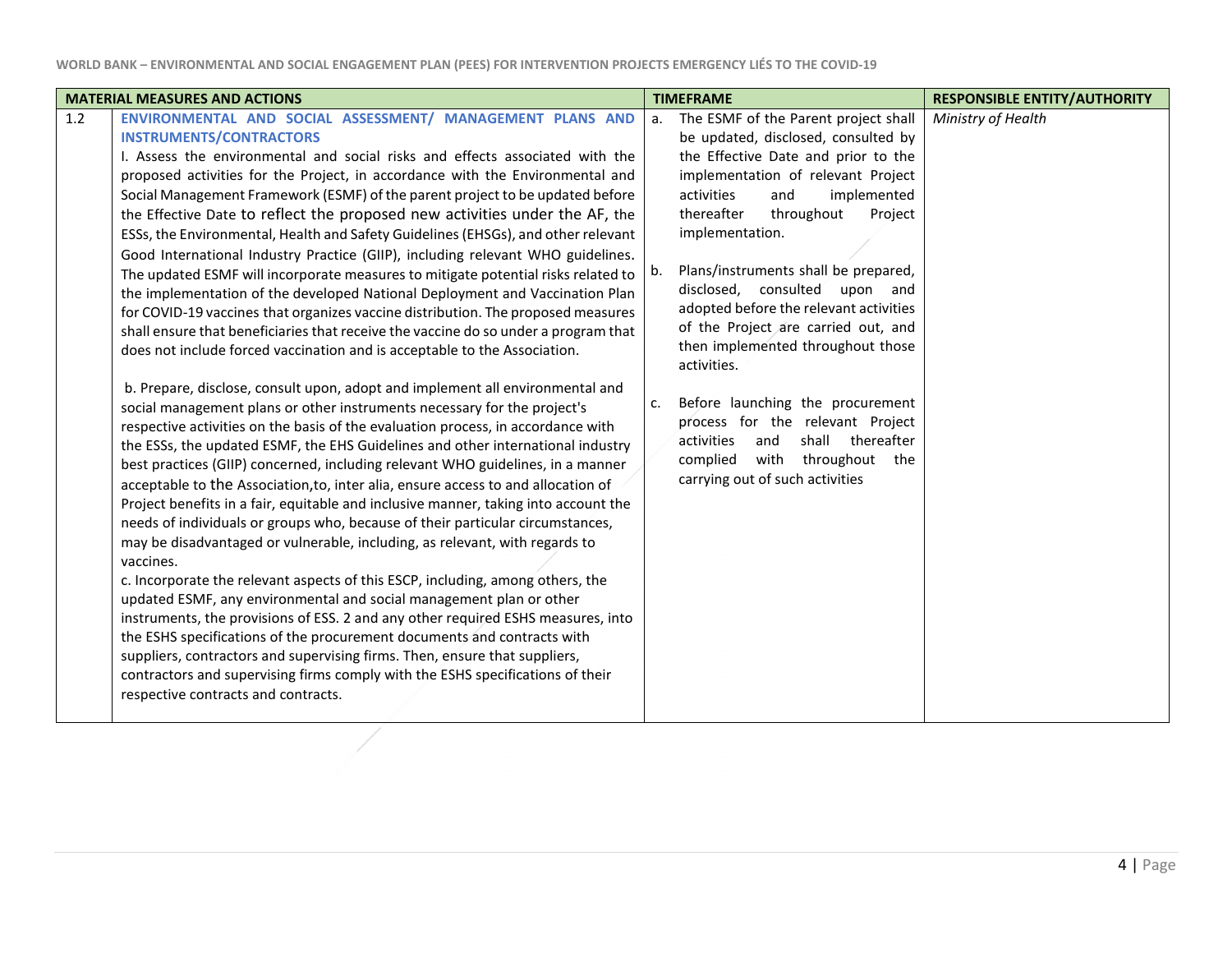|                                                                            | <b>MATERIAL MEASURES AND ACTIONS</b>                                                                                                                                                                                                                                                                                                                                                                                                                                                                                                                                                                                                                                                                                                                                                                | <b>TIMEFRAME</b>                                                                                                                                                                                         | <b>RESPONSIBLE ENTITY/AUTHORITY</b> |
|----------------------------------------------------------------------------|-----------------------------------------------------------------------------------------------------------------------------------------------------------------------------------------------------------------------------------------------------------------------------------------------------------------------------------------------------------------------------------------------------------------------------------------------------------------------------------------------------------------------------------------------------------------------------------------------------------------------------------------------------------------------------------------------------------------------------------------------------------------------------------------------------|----------------------------------------------------------------------------------------------------------------------------------------------------------------------------------------------------------|-------------------------------------|
| 1.3                                                                        | EXCLUSIONS: Exclude the following types of activities as ineligible for project<br>funding:<br>- Activities that may cause long-term, permanent and/or irreversible negative<br>effects (e.g., loss of significant natural habitat).<br>- Activities that have a high probability of causing serious negative effects on<br>human health and/or the environment.<br>- Activities that could have significant negative social effects and lead to<br>significant social conflicts.<br>- Activities that may affect the land or rights of any vulnerable community,<br>- activities that could lead to permanent resettlement or land acquisition or have<br>a negative impact on cultural heritage.                                                                                                  | During the evaluation process conducted<br>as part of Action 1.2.a. above.                                                                                                                               | Ministry of Health                  |
|                                                                            | <b>ESS 2: LABOR AND WORK CONDITIONS</b>                                                                                                                                                                                                                                                                                                                                                                                                                                                                                                                                                                                                                                                                                                                                                             |                                                                                                                                                                                                          |                                     |
| 2.1                                                                        | <b>LABOR MANAGEMENT</b><br>The Project shall be implemented in accordance with the applicable provisions<br>of ESS 2, in a manner acceptable to the Association, including the<br>implementation of adequate occupational health and safety measures (including<br>emergency preparedness and response measures), the establishment of grievance<br>mechanisms for Project workers equipped to address SEA/SH in workplace, and<br>the integration of labor provisions into the ESHS specifications for contracting files<br>and contracts with suppliers, contractor, and supervising firms.<br>Appropriate protection and assistance measures to address the vulnerabilities of<br>project workers shall be defined before the commencement of relevant activities<br>and implemented throughout. | OHS measures and LMP to be updated,<br>adopted, and implemented as part of the<br>ESMF in accordance with the timeframe<br>set out under action 1.2.<br>Throughout the implementation of the<br>Project. | Ministry of Health                  |
| <b>ESS: 3: RESOURCE EFFICIENCY AND POLLUTION PREVENTION AND MANAGEMENT</b> |                                                                                                                                                                                                                                                                                                                                                                                                                                                                                                                                                                                                                                                                                                                                                                                                     |                                                                                                                                                                                                          |                                     |

Relevant aspects of this standard shall be considered, if any, under Action 1.2 above, including, among other things, measures to : carry out the purchase*,* storage, transportation and handling of vaccines (including, ultra-cold chain management) in a safe manner and in accordance with the EHSGs, and other relevant GIIP including relevant WHO guidelines; adequately manage and dispose of medical wastes (including vaccines) and other types of hazardous and non-hazardous waste. The National medical waste management plan 2017-2021 developed under INAYA project will be updated by the Effective Date and used under this project.

**ESS. 4: COMMUNITY HEALTH AND SAFETY**

- 1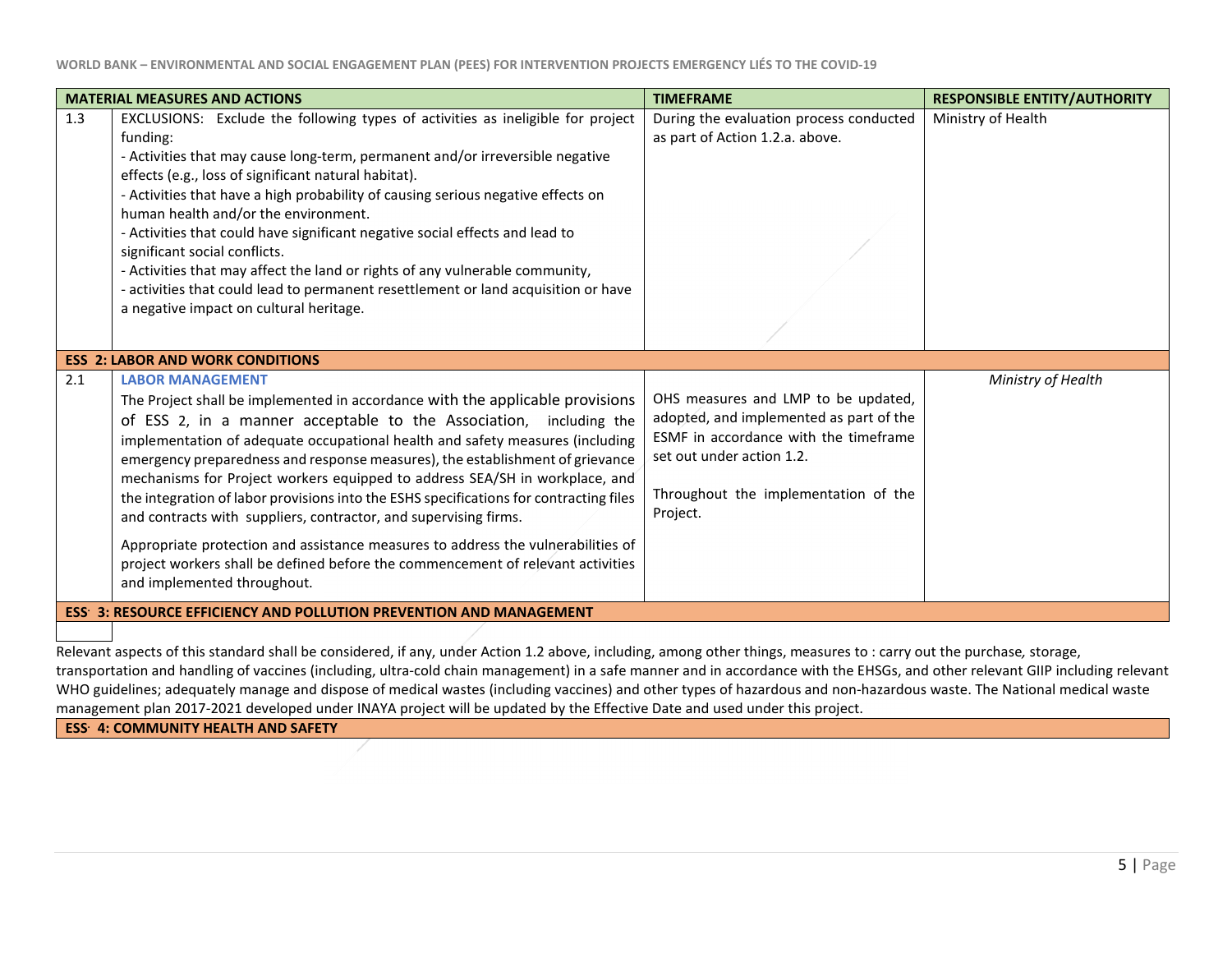|                                                                                         | Relevant aspects of this standard shall be considered, if                                            | The same timeline as the | Ministry of Health |  |
|-----------------------------------------------------------------------------------------|------------------------------------------------------------------------------------------------------|--------------------------|--------------------|--|
|                                                                                         | any, under Action 1.2 above, including, among other                                                  | preparation/update,      |                    |  |
|                                                                                         | things, measures to minimize the risk of exposure of the                                             | adoption,<br>and         |                    |  |
|                                                                                         | population to communicable diseases; establish and                                                   | of<br>implementation     |                    |  |
|                                                                                         | implement appropriate quality management systems to                                                  | instruments<br>mentioned |                    |  |
|                                                                                         | manage the risks and the impacts that services provided                                              | under action 1.2 (ESMF)  |                    |  |
|                                                                                         | and activities carried out under the Project may have on                                             |                          |                    |  |
|                                                                                         | community health and safety; manage the risks                                                        |                          |                    |  |
|                                                                                         | associated with the influx of labor; and prevent and                                                 |                          |                    |  |
|                                                                                         | respond to sexual exploitation and abuse as well as                                                  |                          |                    |  |
|                                                                                         | sexual harassment (SEA/SH). Use of security force is                                                 |                          |                    |  |
|                                                                                         | not anticipated for the implementation of this AF.                                                   |                          |                    |  |
|                                                                                         | In case any activity requests involvement of                                                         |                          |                    |  |
|                                                                                         | security personnel, the Recipient shall ensure that the                                              |                          |                    |  |
|                                                                                         | security personnel follow a strict code of conduct and                                               |                          |                    |  |
|                                                                                         | avoid any escalation of situation in accordance with the                                             |                          |                    |  |
|                                                                                         | requirements of ESS4 and in a manner acceptable to the                                               |                          |                    |  |
|                                                                                         | Association. Government security personnel deployed                                                  |                          |                    |  |
|                                                                                         | to provide security or other services as part of                                                     |                          |                    |  |
|                                                                                         | implementing activities related to the Project shall be                                              |                          |                    |  |
|                                                                                         | managed consistent with the requirements of ESS4 and                                                 |                          |                    |  |
|                                                                                         | in a manner acceptable to the Association.                                                           |                          |                    |  |
| ESS 5: LAND ACQUISITION, RESTRICTIONS ON LAND USE AND INVOLUNTARY RESETTLEMENT          |                                                                                                      |                          |                    |  |
|                                                                                         | Not currently relevant - The relevant aspects of this                                                |                          |                    |  |
|                                                                                         | standard will be examined, if any, in the context of                                                 |                          |                    |  |
|                                                                                         | Action 1.2 above.                                                                                    |                          |                    |  |
|                                                                                         |                                                                                                      |                          |                    |  |
| ESS 6: BIODIVERSITY CONSERVATION AND SUSTAINABLE MANAGEMENT OF LIVING NATURAL RESOURCES |                                                                                                      |                          |                    |  |
|                                                                                         | The relevant aspects of this standard will be examined, if any, in the context of Action 1.2 above.  |                          |                    |  |
|                                                                                         |                                                                                                      |                          |                    |  |
|                                                                                         | ESS 7: INDIGENOUS PEOPLES/SUB-SAHARAN AFRICAN HISTORICALLY UNDERSERVED TRADITIONAL LOCAL COMMUNITIES |                          |                    |  |
|                                                                                         | This standard is not relevant.                                                                       |                          |                    |  |
|                                                                                         |                                                                                                      |                          |                    |  |
| <b>ESS 8: CULTURAL HERITAGE</b>                                                         |                                                                                                      |                          |                    |  |
|                                                                                         | The relevant aspects of this standard will be considered, if any, in the context of Action 1.2 above |                          |                    |  |
| <b>ESS 9: FINANCIAL INTERMEDIARIES</b>                                                  |                                                                                                      |                          |                    |  |
|                                                                                         | Not relevant                                                                                         |                          |                    |  |
|                                                                                         |                                                                                                      |                          |                    |  |
|                                                                                         |                                                                                                      |                          |                    |  |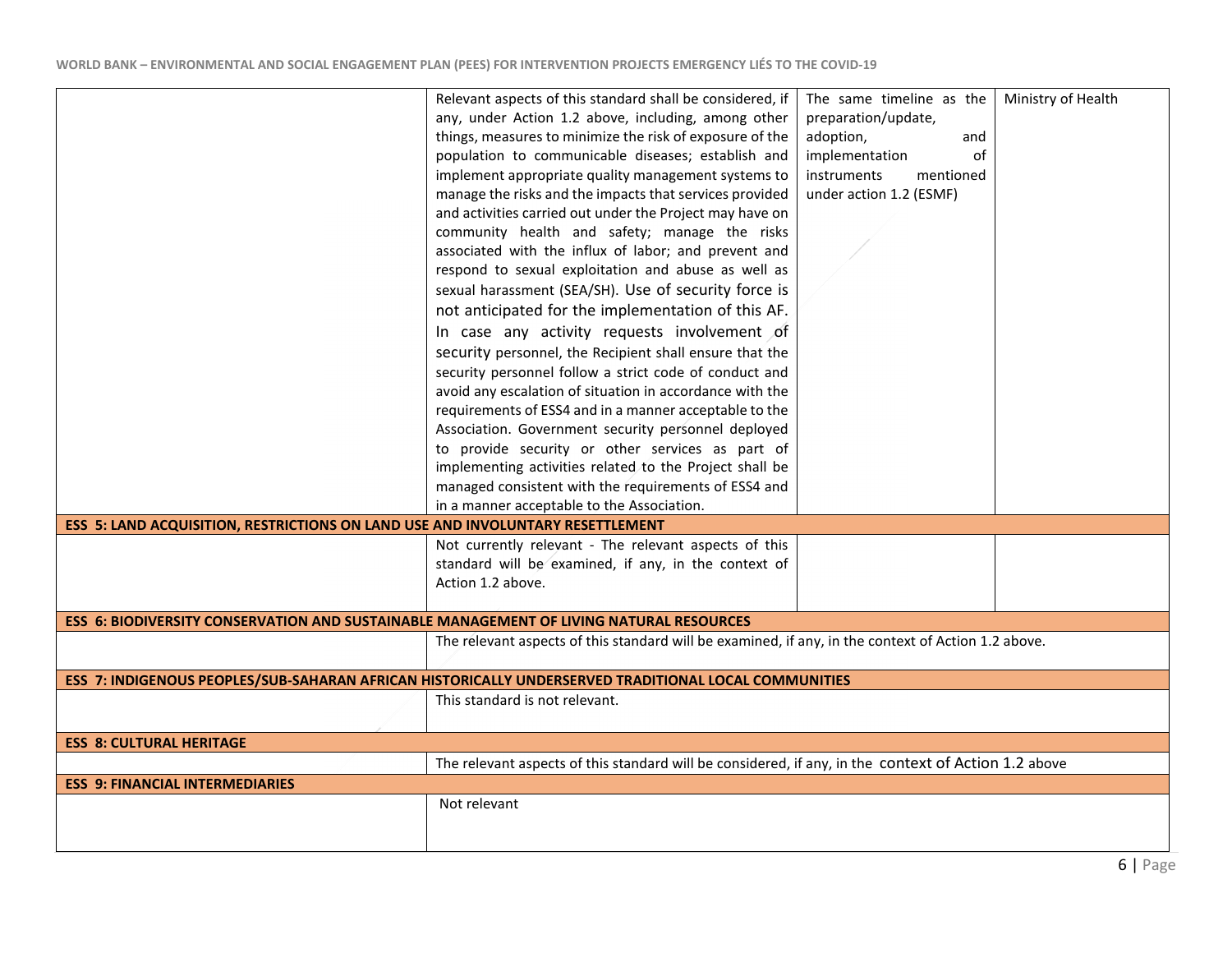| <b>ESS 10: STAKEHOLDER ENGAGEMENT AND INFORMATION DISCLOSURE</b> |                                                         |                                      |                |  |  |
|------------------------------------------------------------------|---------------------------------------------------------|--------------------------------------|----------------|--|--|
| 10.1                                                             | <b>STAKEHOLDER ENGAGEMENT PLAN</b>                      | The<br><b>SEP</b><br>revised,<br>was | Ministry<br>of |  |  |
|                                                                  | Update, disclose, consult upon, adopt and implement     | finalized et disclosed by the        | Health         |  |  |
|                                                                  | the Stakeholder Engagement Plan (SEP) of the Parent     | client prior to Appraisal            |                |  |  |
|                                                                  | project consistent with the provisions of ESS 10, in a  |                                      |                |  |  |
|                                                                  | manner acceptable to the Association. The updated SEP   |                                      |                |  |  |
|                                                                  | shall include measures to, inter alia, provide          |                                      |                |  |  |
|                                                                  | stakeholders with timely, relevant, understandable, and |                                      |                |  |  |
|                                                                  | accessible information, and consult with them in a      |                                      |                |  |  |
|                                                                  | culturally appropriate manner, which is free of         |                                      |                |  |  |
|                                                                  | manipulation, interference, coercion, discrimination    |                                      |                |  |  |
|                                                                  | and intimidation.                                       |                                      |                |  |  |
|                                                                  |                                                         |                                      |                |  |  |